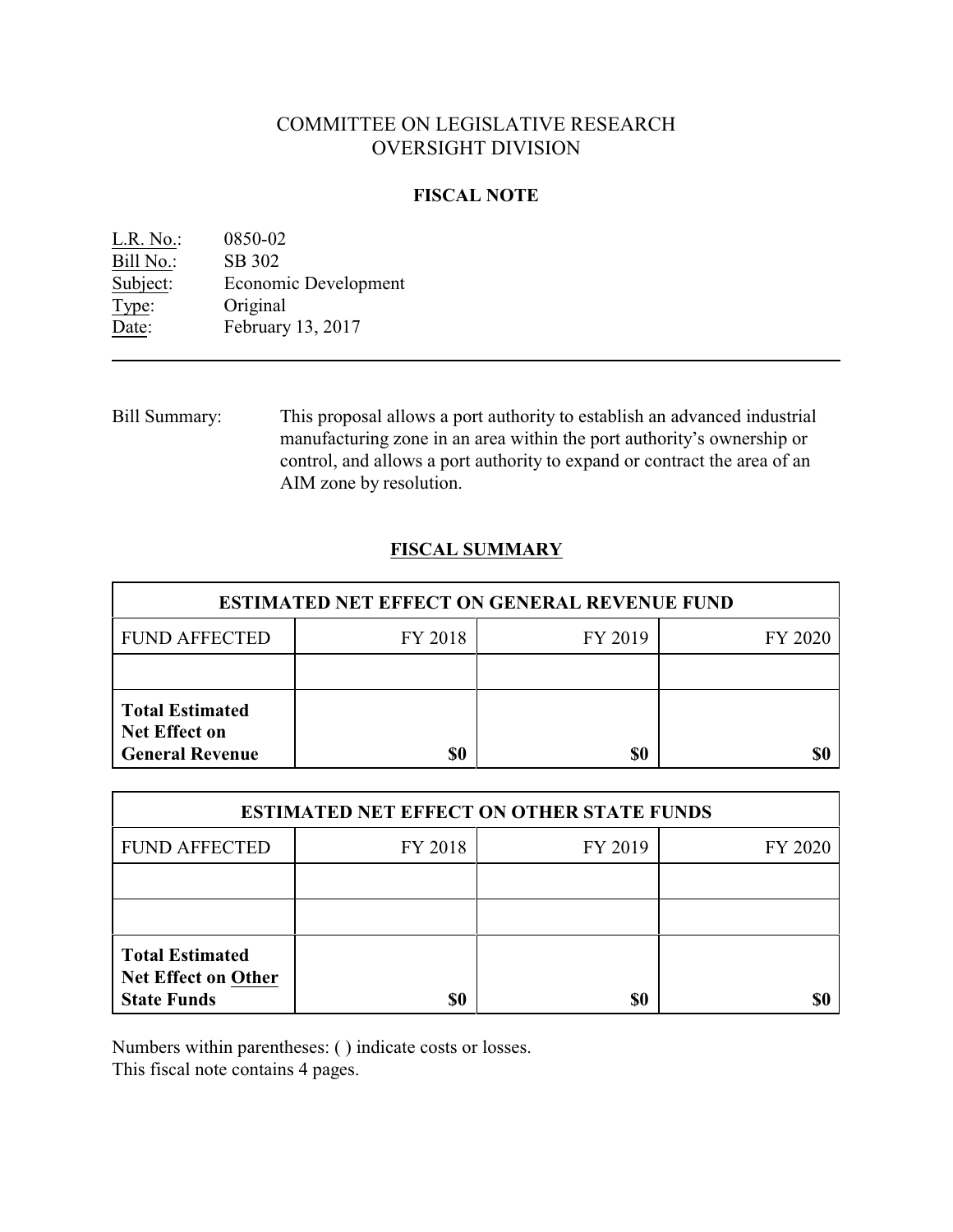L.R. No. 0850-02 Bill No. SB 302 Page 2 of 4 February 13, 2017

| <b>ESTIMATED NET EFFECT ON FEDERAL FUNDS</b>                               |         |         |         |  |
|----------------------------------------------------------------------------|---------|---------|---------|--|
| <b>FUND AFFECTED</b>                                                       | FY 2018 | FY 2019 | FY 2020 |  |
|                                                                            |         |         |         |  |
|                                                                            |         |         |         |  |
| <b>Total Estimated</b><br><b>Net Effect on All</b><br><b>Federal Funds</b> | \$0     | \$0     |         |  |

| <b>ESTIMATED NET EFFECT ON FULL TIME EQUIVALENT (FTE)</b>    |         |         |         |  |
|--------------------------------------------------------------|---------|---------|---------|--|
| <b>FUND AFFECTED</b>                                         | FY 2018 | FY 2019 | FY 2020 |  |
|                                                              |         |         |         |  |
|                                                              |         |         |         |  |
| <b>Total Estimated</b><br><b>Net Effect on</b><br><b>FTE</b> |         |         |         |  |

 $\Box$  Estimated Net Effect (expenditures or reduced revenues) expected to exceed \$100,000 in any of the three fiscal years after implementation of the act.

| <b>ESTIMATED NET EFFECT ON LOCAL FUNDS</b> |         |         |         |
|--------------------------------------------|---------|---------|---------|
| FUND AFFECTED                              | FY 2018 | FY 2019 | FY 2020 |
| <b>Local Government</b>                    | \$0     | \$0     | \$0     |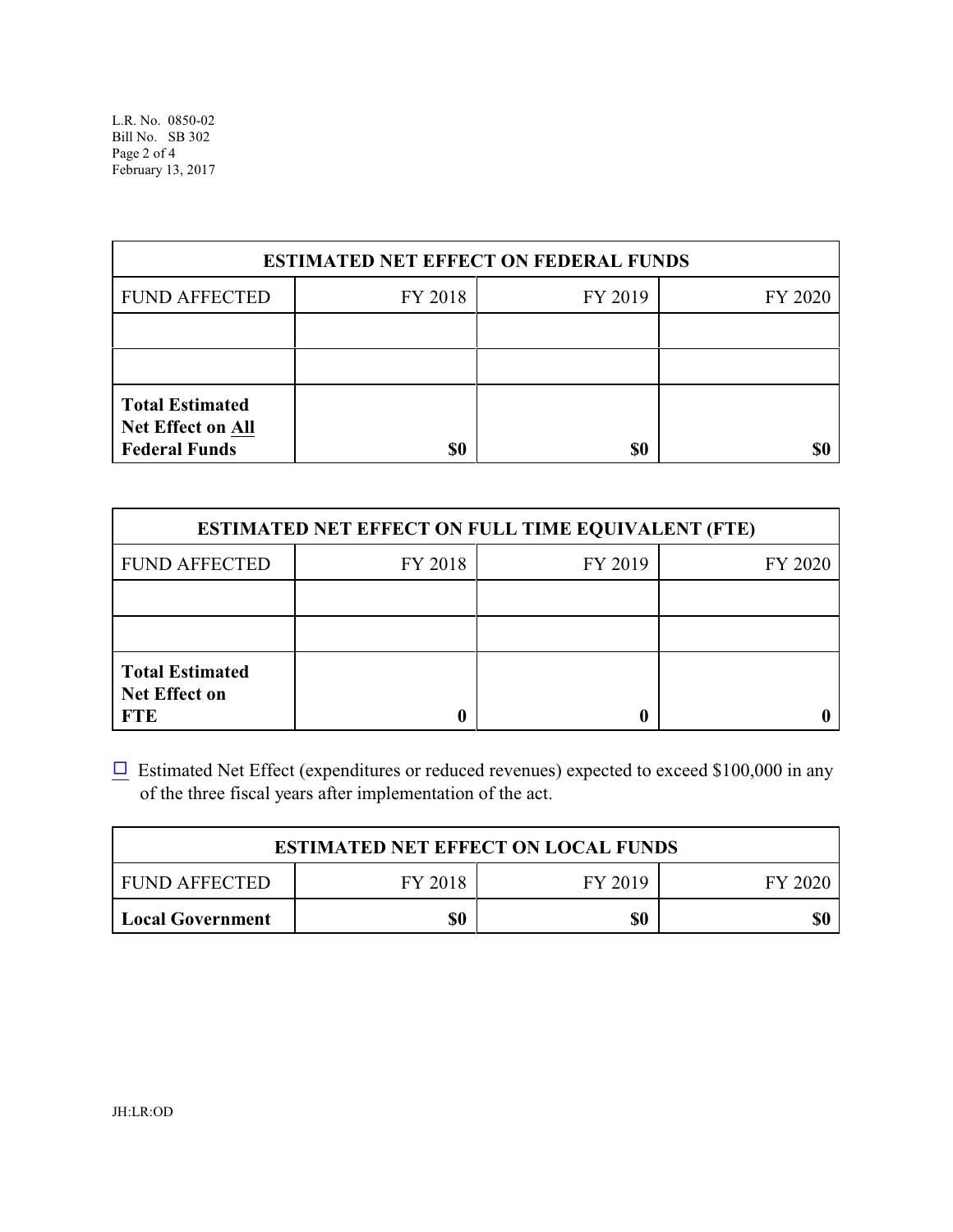L.R. No. 0850-02 Bill No. SB 302 Page 3 of 4 February 13, 2017

#### **FISCAL ANALYSIS**

#### ASSUMPTION

Officials at the **Department of Economic Development**, **Department of Revenue**, **Missouri Department of Transportation** and the **Office of the State Treasurer** each assume there is no fiscal impact from this proposal to their respective organizations.

**Oversight** notes the Advanced Industrial Manufacturing Zone Act (AIM) was enacted on August 28, 2016 (SB 861) and has no current participants. It established the Port Authority AIM Zone Fund that is to consist of 50% of the state withholding tax from new jobs within the zone after development or redevelopment plans. The money in the fund must be used for expenses to continue expanding, developing, and redeveloping zones identified by the port authority. Currently the Fund has not been set up, since there are no participants in the program.

**Oversight** notes this proposal defines "county average wage" and clarifies the port authority's jurisdiction. Oversight notes this proposal states that if the county average wage is above the statewide average wage then the statewide average wage is the wage used for determining eligibility. This county average wage definition is used when determining if employees that work less than fifty percent of the time in the facility are considered employees of the facility.

**Oversight** notes that this change could make it easier for new jobs to qualify for the fifty percent of state tax withholding being diverted from the state's General Revenue Fund (GR). However, since Oversight reflected a \$0 or (Unknown) loss of GR revenue in the fiscal note for SB 861 in 2016, and since there are currently no participants in the program, Oversight will not reflect a fiscal impact from the changes in this bill.

| FISCAL IMPACT - State Government | FY 2018<br>$(10 \text{ Mo.})$ | FY 2019    | FY 2020                       |
|----------------------------------|-------------------------------|------------|-------------------------------|
|                                  | $\underline{\underline{\$0}}$ | <u>\$0</u> | $\underline{\underline{\$0}}$ |
| FISCAL IMPACT - Local Government | FY 2018<br>$(10 \text{ Mo.})$ | FY 2019    | FY 2020                       |
|                                  | <u>\$0</u>                    | <u>\$0</u> | <u>\$0</u>                    |